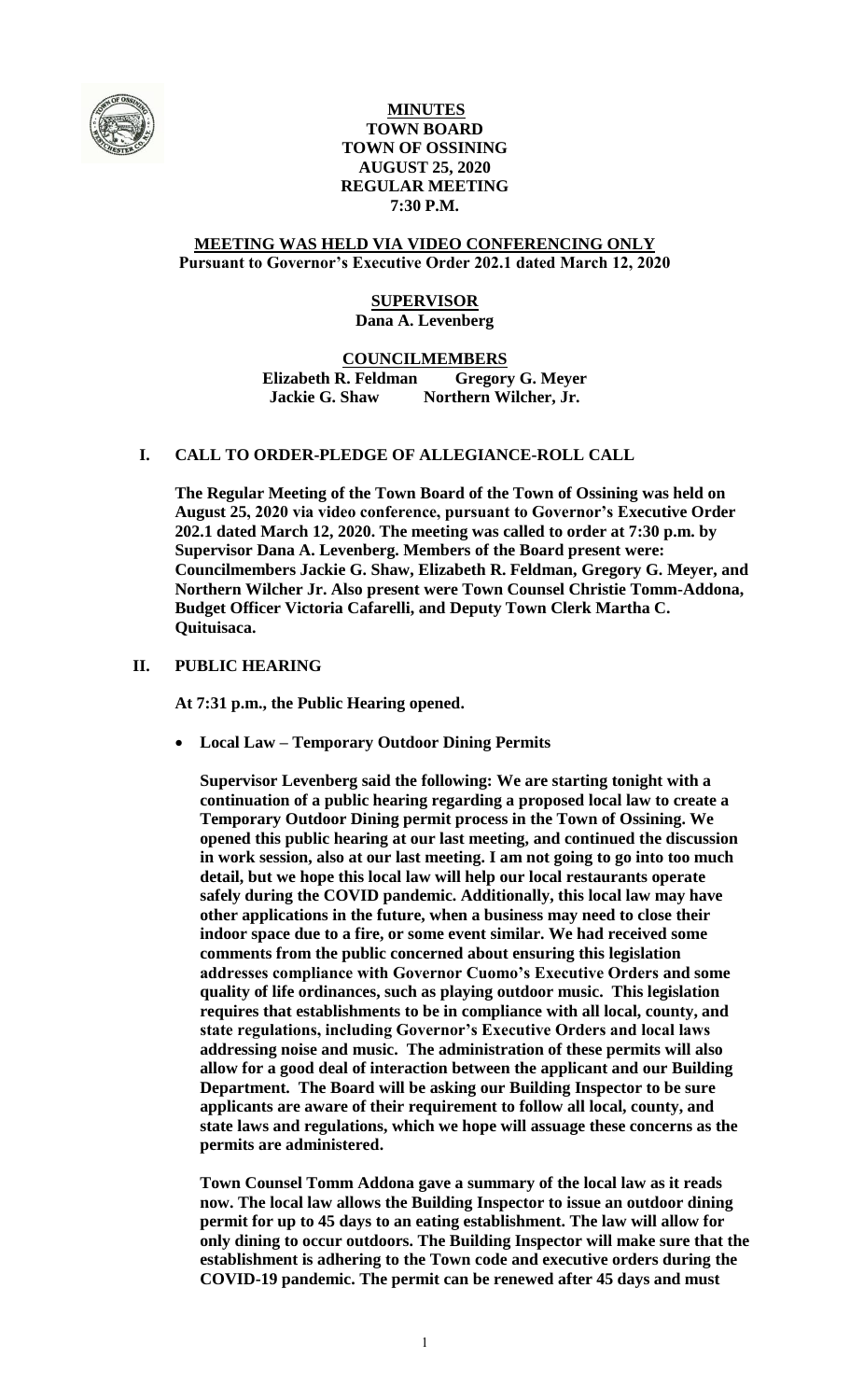**state reasons for its need. If applicant gets more than 5 permits during a 12 month period he/she must seek to get a permanent application for outdoor dining.**

**Mindy Lamarre, Briarcliff Manor, asked if anyone had read the cabaret license permit that allows establishments to be exempt from policing during an event being held. She does not believe that an establishment that is nonconforming in a zoning area should get an outdoor permit.** 

**Town Counsel Tomm Addona said that she would look over the cabaret licensing process.**

**Trustee Wilcher asked if at any point during the permit process the Building Inspector will be reporting back to the Town Board about eating establishments.**

**Town Counsel Tomm Addona said that permits are renewed after 45 days and that any issues with an eating establishments can be brought up then.** 

**Supervisor Levenberg said that local law is a fair way to protect businesses from failing during the pandemic.**

**Trustee Feldman said that she had never heard of police not coming into the event of an establishment with a cabaret license. Mrs. Lamarre said that the codebook gives establishments with cabaret licenses that provision. She discussed times in which the police said they were going to go to an establishment but never went. Police Chief Kevin Sylvester said he was not aware that the Town Code allows establishments with a cabaret license to deny police officers entry. No police officer has ever been denied entry at an establishment with a cabaret license. He spoke about noise complaints being taken from property line and that it is a very rare for the Ossining Police Department not to go to an establishment when they receive a call.** 

**At 7:49 p.m., Councilmember Shaw moved and it was seconded by Councilmember Wilcher that the Public Hearing be closed.**

### **III. ANNOUNCEMENTS**

**Supervisor Levenberg made the following announcements:** 

**This past weekend, an event was scheduled to be held at Louis Engel Park. The Town had previously denied a permit for this event. The Town has not, and will not, permit events in our parks that clearly defy Governor Cuomo's Executive Orders restricting the size of public gatherings. That being said, we are all still afforded our First Amendment right to freedom of speech and freedom of assembly, and several protests have been held on public property in the Town of Ossining, as well as elsewhere throughout the County, the State and the Country, within the past few months.** 

**As advertisements of Saturday's events were circulated, the Ossining Police Department received an opinion from the Westchester County Department of Health that the event, as advertised, would violate the Executive Orders and State guidance restricting the size of public gatherings and prohibiting concerts and performances. The Ossining Police Department and Town began taking steps to cancel this event, including shutting power off to the Louis Engel Park stage and communicating with the organizer. Despite these attempts and without permission from the Town, the organizer continued on with this event utilizing generator power.** 

**The Ossining Police Department was faced with the difficult task of maintaining safety in this public space. Ultimately, the event continued, primarily as a concert, and the organizer will need to face the consequences for his actions. We**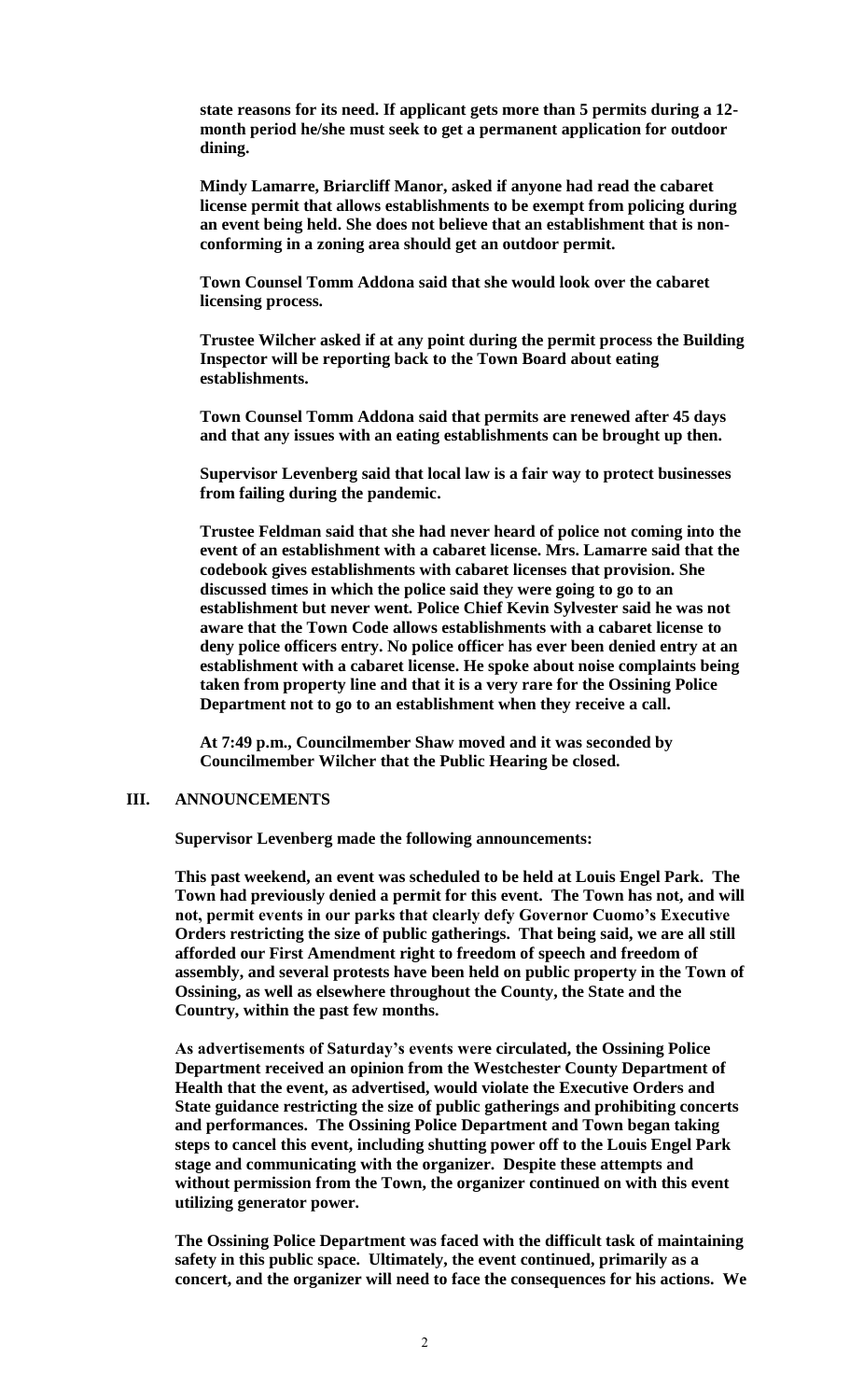**know the Ossining Police Department made the best decision available to them in the moment, and their professionalism and measured approach was key in ensuring the safety of our community to the best extent possible.** 

**We also recently learned of a peaceful rally planned for Louis Engel Park this coming Saturday. Today, I spoke with the organizer, Mr. Thomas and he has decided to postpone the even until he can be sure it will be following all regulations identified in the Governor's Executive orders relating to events and that he wants to make sure he is in compliance. He is looking forward to being able to have this event when the pandemic and size restrictions have been lifted.**

**We have our Police Chief Kevin Sylvester here tonight to address this topic. Chief Sylvester, do you have anything to add?** 

**Police Chief Kevin Sylvester spoke about the challenge the Ossining Police Department faced of protecting people and their rights at the event. He knows that certain people do not agree with the decision the police department made but that the outcome was the best of a hard situation.**

**Thank you, Chief. Now, moving forward the Town has some difficult decisions to make regarding use of our public spaces. This is an unusually challenging time, as we do everything we can to remain vigilant and protect our community's health and safety. We are going to continue to seek guidance from the Governor's office regarding what types of events are permissible under the Executive Orders. In the meantime, we plan on communicating with people who are attempting to plan events to reschedule for when we can all be sure they are in compliance with these orders. We also hope to have a public discussion at Work Session in the future when we receive additional guidance from the Governor's Office.** 

**Last week, we learned that gyms in New York State could begin reopening yesterday, Monday, August 24 at 33% capacity, following inspection by local health officials. That is a big task for the Westchester County Health Department, but we are happy to report that our Building Inspector has been in close communication with the Health Department to learn of any and all opportunities that he can assist with to help our local businesses open as soon as possible. And, less relevant here in the Town of Ossining, bowling alleys can also reopen. It is clear our hard work as a State to keep our distance, wear masks when out in public, wash our hands frequently, and all of those important actions have effectively curbed the spread of COVID-19. Now is not the time to let down our guard, though. Please remain vigilant, so we can continue to meet these important milestones and get our small businesses back up and running.** 

**On that same topic, the Governor's Office continues to update the list of Restricted States included in the Travel Advisory. It is important that travelers review the information on the travel advisory section of the New York State website. Please do this before** *and after* **traveling to ensure you are taking the proper health precautions.** 

**Last week, the Town's Comprehensive Plan Steering Committee met for the first time with our selected consultant, WXY Studios. This was an exciting meeting, and all of the reasons the Board selected WXY Studios – their innovative approach to planning, aesthetically pleasing presentation style, diverse and engaging project team – were all on display at our meeting. Our all volunteer committee also shined, contributing to an engaging and productive conversation about what we hope this process facilitates for the Ossining community. A staff member from Pace Land Use Law Center was also in attendance, and we look forward to expanding their role soon through community engagement and including as many members of the community we can in this important conversation. It is very exciting to see this project moving forward and really getting off the ground. We hope to schedule a Town Hall style meeting in the**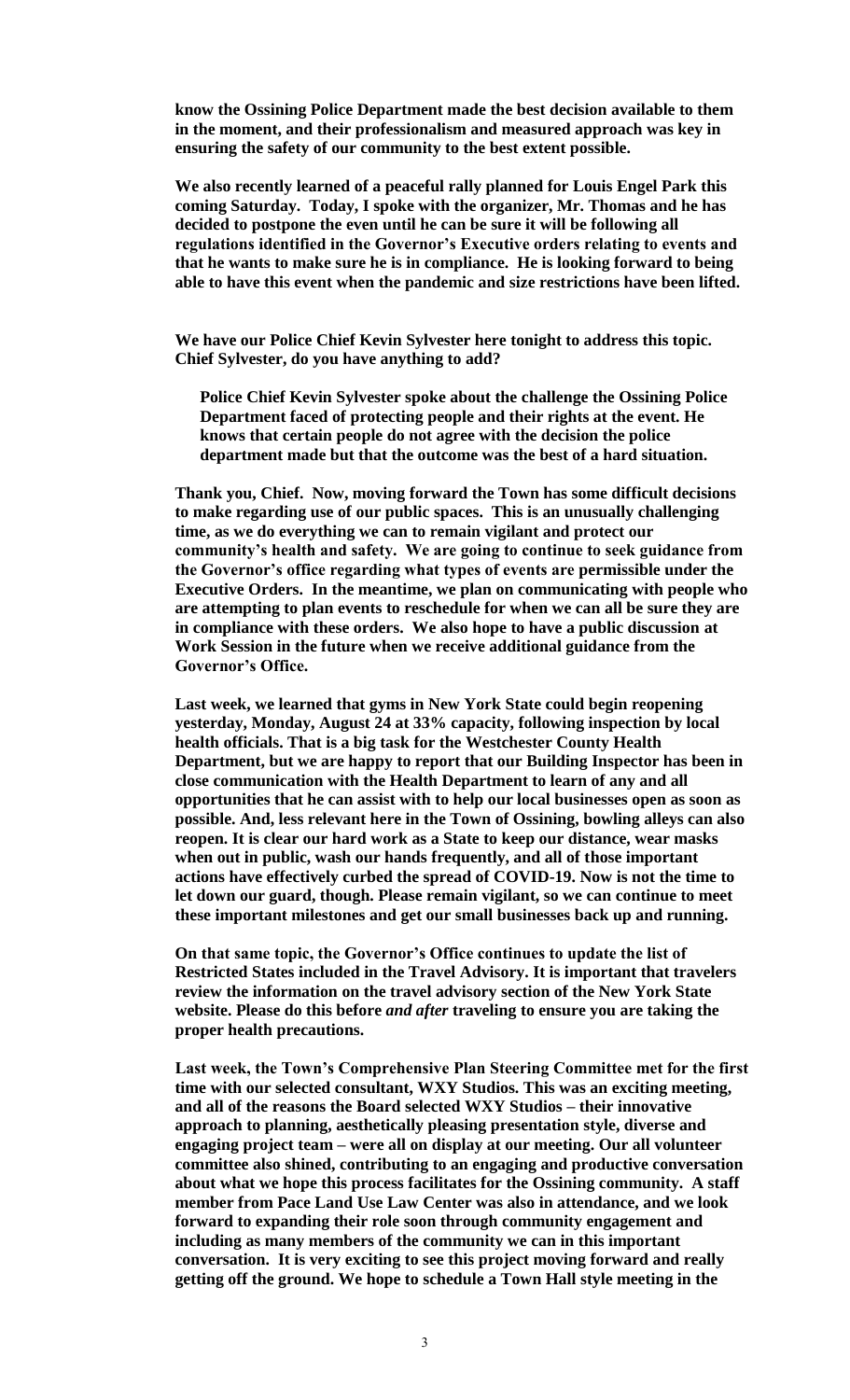**very near future regarding the Comprehensive Plan, so stay tuned! We cannot wait to bring the whole community in on these discussions.** 

**That being said, I know many of you who participate in our meetings and view afterwards on YouTube are also residents of the Village of Ossining. The Village is in the process of developing a Comprehensive Plan Update and is seeking public input to inform their next steps. Now is the time to make your voices heard on YOUR vision for the future of Ossining. I encourage Village residents to check out the dedicated webpage for the Comprehensive Plan, [www.OssiningTomorrow.com](http://www.ossiningtomorrow.com/) to learn more. There are several options to submit your comments virtually, so please take the time to do so.** 

**Finally – once again! -- has your household responded to the US Census yet? The Census determines our representation to the House of Representatives as well as critical funding decisions for the next ten years. Yes, the next ten years! It is extremely important that we ensure an accurate count in this year's Census as Ossining stands to lose \$2,500 per year for each uncounted person. So if there are four people living in your house, and your house does not respond to the Census, that is \$10,000 per year. That is lost money that could go towards infrastructure improvement, hospitals, schools, and many more public services we simply cannot afford to lose. It takes less than ten minutes to fill out online, at [www.2020census.gov.](http://www.2020census.gov/)** 

**Tonight, we had originally scheduled a Departmental Report from our Town Clerk Sue Donnelly. Unfortunately, she had a conflict with tonight's meeting, so we look forward to hearing from her at a future meeting soon. In the meantime, the Board knows our Clerk's office is very busy right now, issuing all sorts of permits left and right. Did you know tomorrow is National Dog Day? Neither did I, until our friend Jaimie Hoffman in the Village Manager's office reminded us! Celebrate this very important national holiday by getting your dog licensed! Not only does this help keep your dog safe if they get lost and get you your ticket to use the Cedar Lane Dog Park, but it is New York State Law! Give our Clerk's office a call tomorrow at 914-762-8428 to learn more. Our Clerk's office is also ready and able to help you register to vote for the upcoming election or fill out an absentee ballot application. A one-stop-shopping service!** 

### **IV. LIAISON REPORTS**

# **V. PUBLIC COMMENT ON AGENDA ITEMS**

#### **VI. BOARD RESOLUTIONS**

**A. Approval of Minutes—Regular Meeting – August 11, 2020**

**Councilmember Feldman moved and it was seconded by Councilmember Wilcher that the following resolution be approved as amended.**

**Resolved, that the Town Board of the Town of Ossining hereby approves the August 11, 2020 minutes of the Regular Meeting as presented.**

**Motion: Carried**

#### **B. Approval of Minutes—Special Meeting – August 14, 2020**

**Councilmember Shaw moved and it was seconded by Councilmember Feldman that the following resolution be approved.**

**Resolved, that the Town Board of the Town of Ossining hereby approves the August 14, 2020 minutes of the Special Meeting as presented.**

> **Motion: Carried Abstain: Wilcher**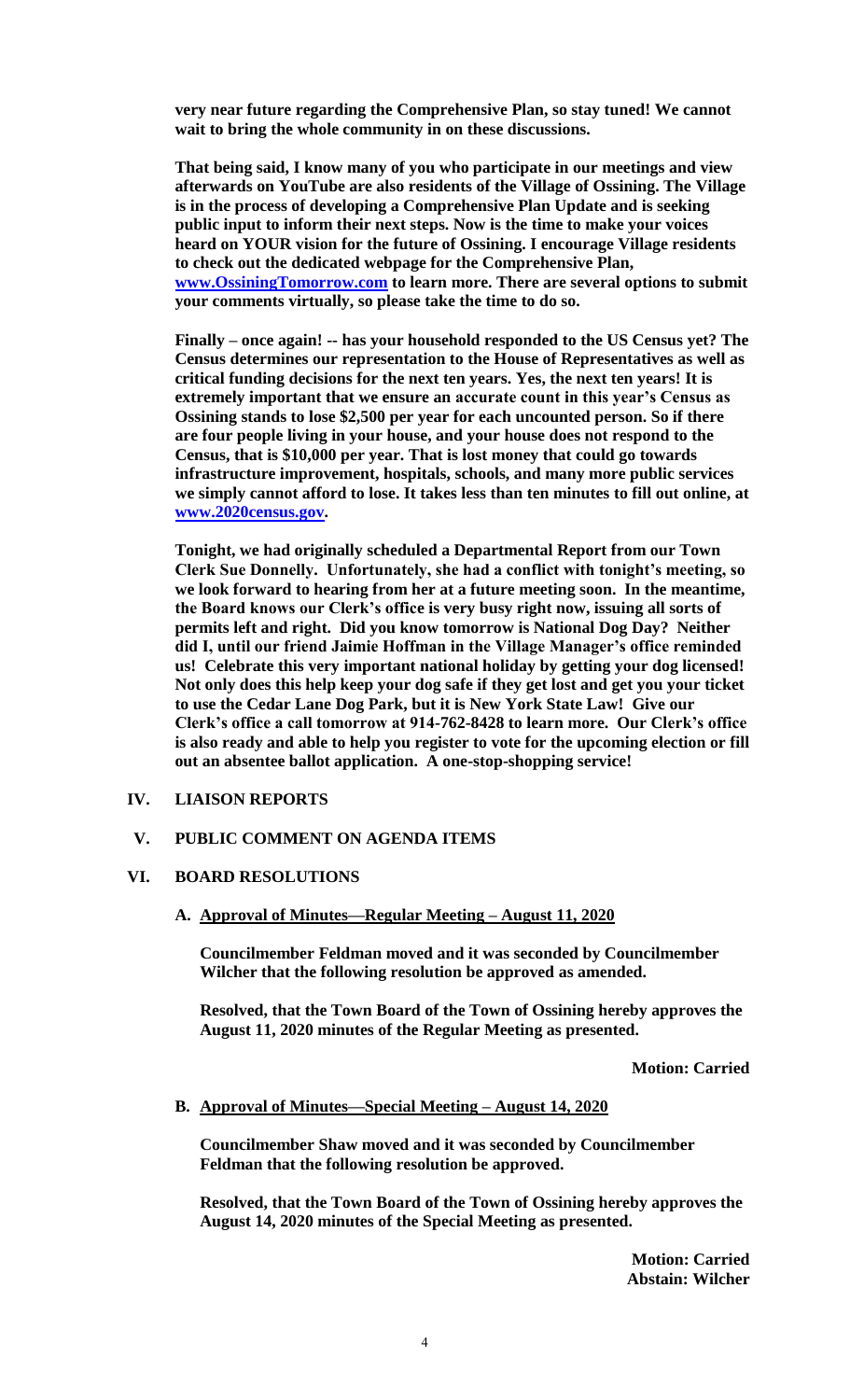**C. Approval of Voucher Detail Report**

**Councilmember Shaw moved and it was seconded by Councilmember Feldman that the following resolution be approved.**

**Resolved, that the Town Board of the Town of Ossining hereby approves the Voucher Detail Report dated August 25, 2020 in the amount of \$214,197.14.**

**Motion: Carried**

### **D. Approval of Contract – Unmet Need State Funds for III-B Transportation Overserved Services PY 2019-2020 for Senior Nutrition Program**

**Councilmember Shaw moved and it was seconded by Councilmember Wilcher that the following resolution be approved.**

**Resolved, that the Town Board of the Town of Ossining authorizes the Supervisor to sign an agreement with Westchester County Department of Senior Programs and Services for the purposes of receiving Unmet Need State Funds for III-B Transportation Overserved Services at an amount not to exceed \$27,362 for program year 2019-2020, April 1, 2019 through March 31, 2020.** 

**Supervisor Levenberg said the following: Our Senior Nutrition Program receives funding through the Westchester County Department of Senior Services. Due to shifts in the program as a result of COVID-19, our Site Director Kathy Asaro, recently learned that we were eligible for additional funding, including these funds for transportation. Thank you, Kathy, for navigating these complicated contracts to get us our additional \$27,000!** 

**Motion: Carried**

### **E. Approval of Memorandum of Understanding – Sustainable Westchester, Inc.**

**Councilmember Feldman moved and it was seconded by Councilmember Shaw that the following resolution be approved.**

**Resolved, that the Town Board of the Town of Ossining authorizes the Supervisor to sign a Memorandum of Understanding with Sustainable Westchester, Inc. to allow the Town of Ossining to participate in the Westchester Power Community Choice Aggregation Program, commencing January 1, 2021.** 

**Supervisor Levenberg said the following: At our July 14 meeting, Sustainable Westchester came to present on the upcoming contract for Westchester Power, the community choice aggregation program available to the Town in Westchester. This program not only creates demand for clean energy by allowing municipalities to select the "green" option, it also ensures all participating residents a lower rate than Con Edison can provide. Thank you for the team at Sustainable Westchester for continuing to administer this exciting program for our residents, we are happy to join up again for 2021.**

**Motion: Carried**

## **F. Resolution – Adopting Local Law #1 of 2020 – Temporary Outdoor Dining Permits**

**Councilmember Shaw moved and it was seconded by Councilmember Feldman that the following resolution be approved.**

**WHEREAS, in light of the COVID-19 pandemic and the restrictions related to social distancing and decreasing maximum capacity of indoor spaces in an**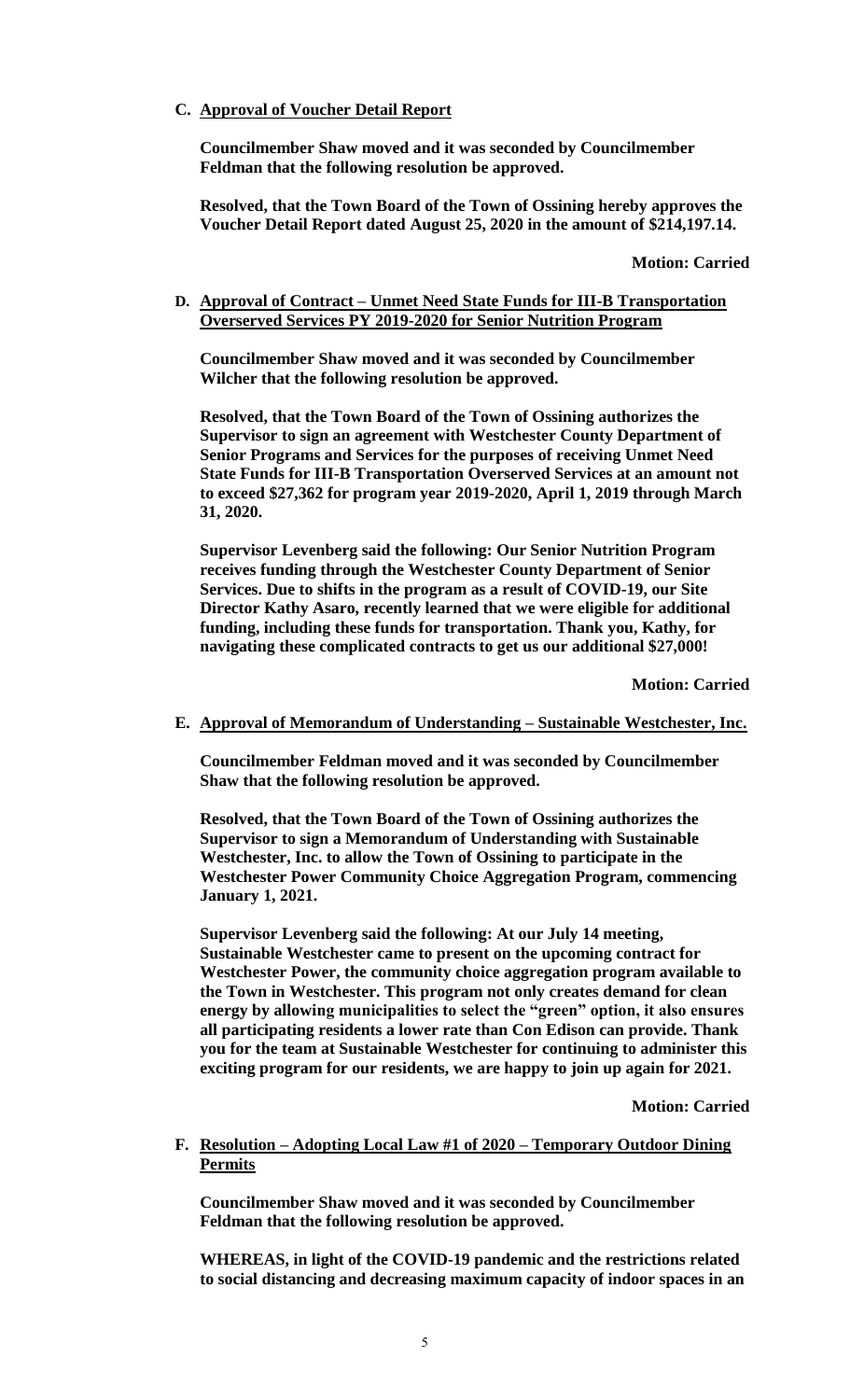**effort to reduce the risk of spread of the virus, there has been an increased focus on operating outdoors and in the open air to the extent possible, and**

**WHEREAS, in the context of Fully Enclosed Eating and Drinking Establishment and Eating and Drinking Establishment uses as set forth in the Zoning Code, these establishments are required to reduce their maximum indoor occupancy and have sought to create outdoor seating in order to serve their patrons in a safe environment and also generate the level of business necessary to remain viable, and**

**WHEREAS, the Town Board desires to create a temporary permitting process to allow for such outdoor uses under appropriate circumstances when the establishment can demonstrate that due to a risk to public health, safety and welfare, regardless of whether it is specifically related to the COVID-19 pandemic, the establishment cannot utilize all of its permitted indoor occupancy space to accommodate the designated capacity, and**

**WHEREAS, the Town Board held a duly noticed public hearing at its regular meeting on Tuesday, August 11, 2020 and Tuesday, August 25, 2020 via videoconferencing in accordance with the Governor's Executive Orders 202.1 and 202.15, as subsequently extended, on proposed Local Law #1 of 2020 to create a new Chapter 136 of the Town Code entitled "Outdoor Permit, Temporary" to establish a temporary outdoor permitting process for eating and drinking establishments in the Town of Ossining, and members of the public having the opportunity to attend and be heard, the public hearing was closed on August 25, 2020; and**

**WHEREAS, a Short Environmental Assessment Form, Part 1 was prepared pursuant to the State Environmental Quality Review Act; and**

**WHEREAS, said local law has been on the desks of the members of the Town Board of the Town of Ossining for at least seven days, exclusive of Sunday, prior to the adoption of this resolution, and**

#### **NOW THEREFORE,**

**BE IT RESOLVED, the Town Board hereby adopts the Short Environmental Assessment Form, Part 2 and issues a Negative Declaration determining this action does not have the potential to have any significant adverse environmental impacts as the permits are temporary, the local law is intended to provide a safe atmosphere for patrons of these establishments by enabling them to dine outdoors and with adequate social distancing, and the Building Inspector may only issue the permit upon the establishment providing plans and documentation to establish the outdoor dining can be conducted in a safe manner; and**

**BE IT FURTHER RESOLVED, the Town Board, after due deliberation, finds that it is in the best interest of the Town to adopt said local law, and the Town Board hereby adopts Local Law # 1 of 2020 entitled Temporary Outdoor Dining Permits to create a new Chapter 136 of the Town Code entitled "Outdoor Permit, Temporary" to establish a temporary outdoor permitting process for eating and drinking establishments in the Town of Ossining; and** 

**BE IT FURTHER RESOLVED, the Town Clerk is directed to enter said local law in the minutes of this meeting into the local law book for the Town of Ossining; to publish said minutes in a newspaper published in the town, if any, or in such newspaper published in the county in which such town may be located having a circulation in such town, and affidavits of said publication shall be filed with the Town Clerk; and to file a copy of said local law with the Secretary of State of New York.**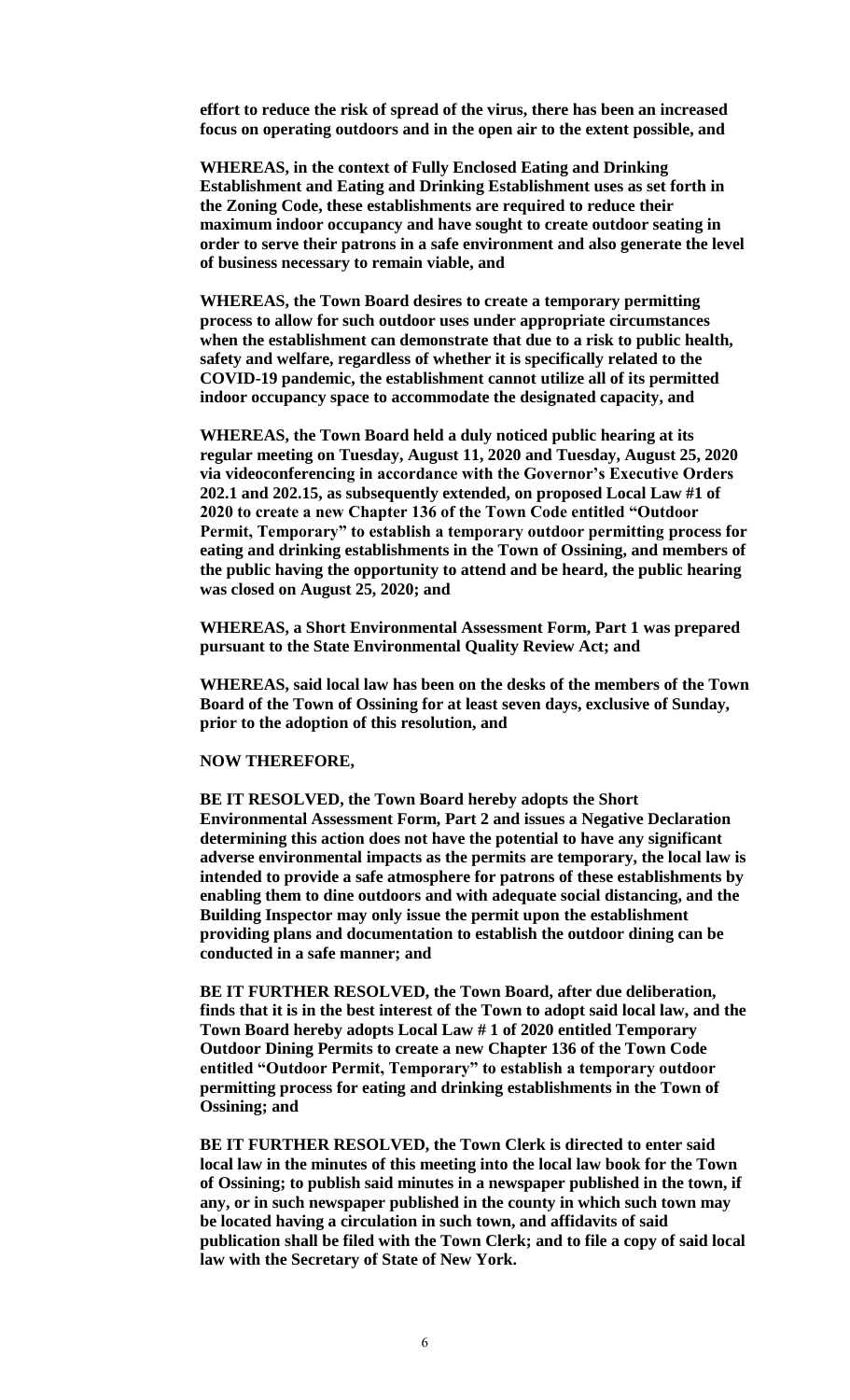**Supervisor Levenberg said the following: Our first local law for 2020! Thank you Counsel Addona, Town Planner Valerie Monastra, and Building Inspector John Hamilton for drafting this legislation with careful consideration for our local businesses, and their residential neighbors. I am sure I speak for the rest of the Board when I say we are pleased to be able to offer this temporary solution to local businesses to continue to operate during these challenging times.**

**Ayes: Levenberg, Wilcher, Shaw, Meyer, and Feldman**

## **VII. CORRESPONDENCE TO BE RECEIVED AND FILED**

**Councilmember Shaw moved and it was seconded by Councilmember Wilcher that the following resolution be approved.**

**Resolved, that the Town Board of the Town of Ossining hereby accepts the following correspondence:**

- **Town Planning Board Minutes for 2/19/20 and 6/17/20**
- **July 15, 2020 Architectural Review Board Resolutions for** 
	- **39 Old Albany Post Road,**
	- **125 Morningside Drive**
	- **584 North State Road**
- **Town Zoning Board of Appeals minutes 3/2/20 and 6/29/20**

**Motion: Carried**

### **VIII. VISITOR RECOGNITION**

*Visitors shall be accorded one (1) four (4) minute opportunity to speak*

**Mindy Lamarre, Briarcliff Manor, asked how to access minutes from the Town Board, Town Zoning Board, and Town Planning Board Meetings. Budget Officer Cafarelli said that once the meetings minutes are approved by the Board, they are posted online. Mrs. Lamarre asked about the uptick in the number of COVID-19 cases and on contact tracing these new cases. Supervisor Levenberg said that the patients are protected by HIPPA and as a result contact tracers only contact those that are directly impacted.**

#### **IX. ADJOURNMENT**

**At 8:20 P.M., Councilmember Shaw motioned to adjourn to Executive Session for advice of counsel and Councilmember Wilcher seconded.** 

**Motion Carried: Unanimously**

**At 8:39 P.M., Councilmember Shaw motioned to leave Executive Session and Councilmember Wilcher seconded.**

**Motion Carried: Unanimously**

**At 8:39 P.M., Councilmember Shaw motioned to adjourn the Regular Meeting and Councilmember Wilcher seconded.** 

**Motion Carried: Unanimously**

1 Dy *<u>E*</u>

**Approved:**